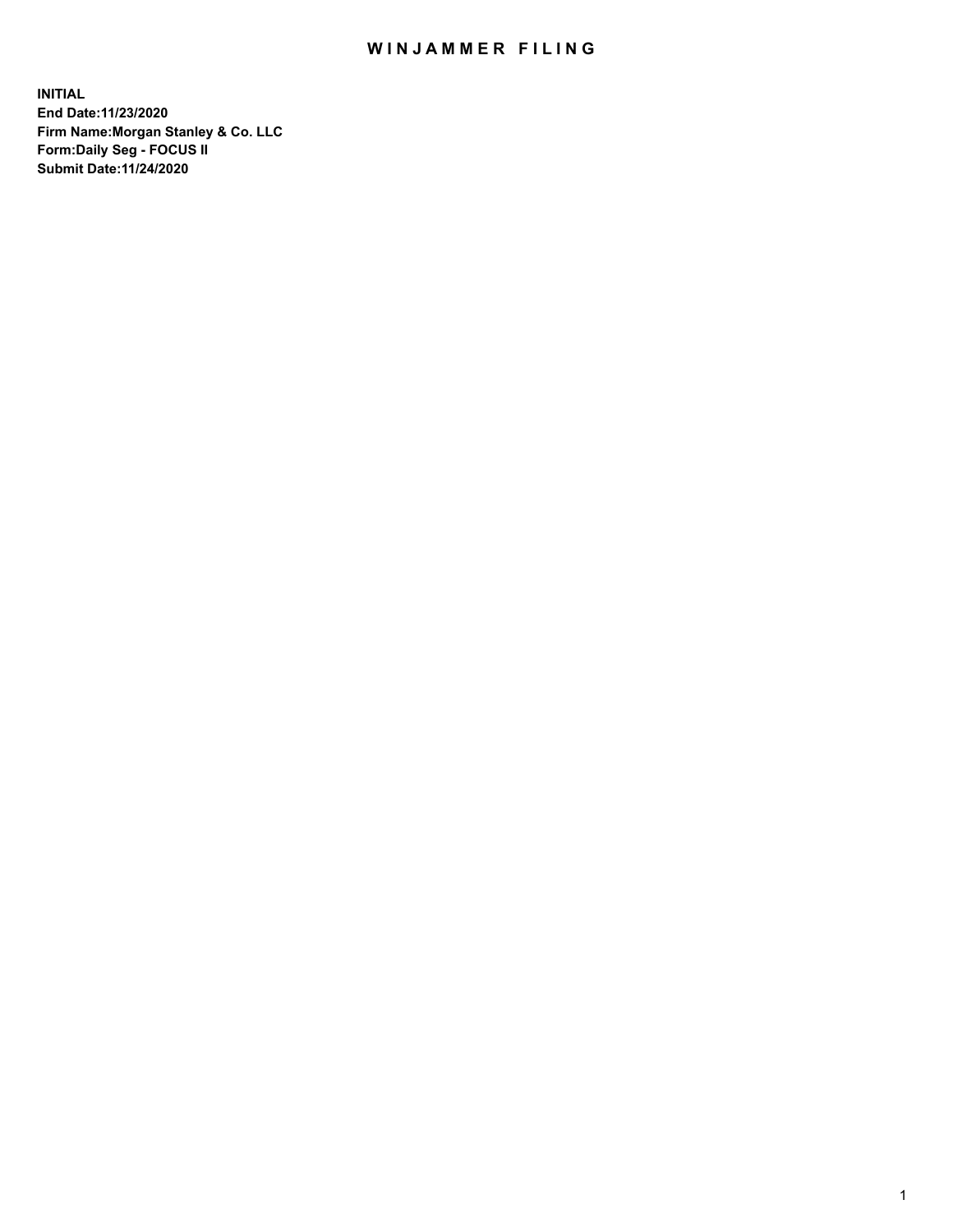**INITIAL End Date:11/23/2020 Firm Name:Morgan Stanley & Co. LLC Form:Daily Seg - FOCUS II Submit Date:11/24/2020 Daily Segregation - Cover Page**

| Name of Company                                                                                                                                                                                                                                                                                                                | Morgan Stanley & Co. LLC                                |
|--------------------------------------------------------------------------------------------------------------------------------------------------------------------------------------------------------------------------------------------------------------------------------------------------------------------------------|---------------------------------------------------------|
| <b>Contact Name</b>                                                                                                                                                                                                                                                                                                            | <b>Ikram Shah</b>                                       |
| <b>Contact Phone Number</b>                                                                                                                                                                                                                                                                                                    | 212-276-0963                                            |
| <b>Contact Email Address</b>                                                                                                                                                                                                                                                                                                   | Ikram.shah@morganstanley.com                            |
| FCM's Customer Segregated Funds Residual Interest Target (choose one):<br>a. Minimum dollar amount: ; or<br>b. Minimum percentage of customer segregated funds required:%; or<br>c. Dollar amount range between: and; or<br>d. Percentage range of customer segregated funds required between: % and %.                        | 235,000,000<br><u>0</u><br>00<br>0 Q                    |
| FCM's Customer Secured Amount Funds Residual Interest Target (choose one):<br>a. Minimum dollar amount: ; or<br>b. Minimum percentage of customer secured funds required:%; or<br>c. Dollar amount range between: and; or<br>d. Percentage range of customer secured funds required between:% and%.                            | 140,000,000<br><u>0</u><br><u>0 0</u><br>0 <sub>0</sub> |
| FCM's Cleared Swaps Customer Collateral Residual Interest Target (choose one):<br>a. Minimum dollar amount: ; or<br>b. Minimum percentage of cleared swaps customer collateral required:% ; or<br>c. Dollar amount range between: and; or<br>d. Percentage range of cleared swaps customer collateral required between:% and%. | 92,000,000<br><u>0</u><br><u>00</u><br>00               |

Attach supporting documents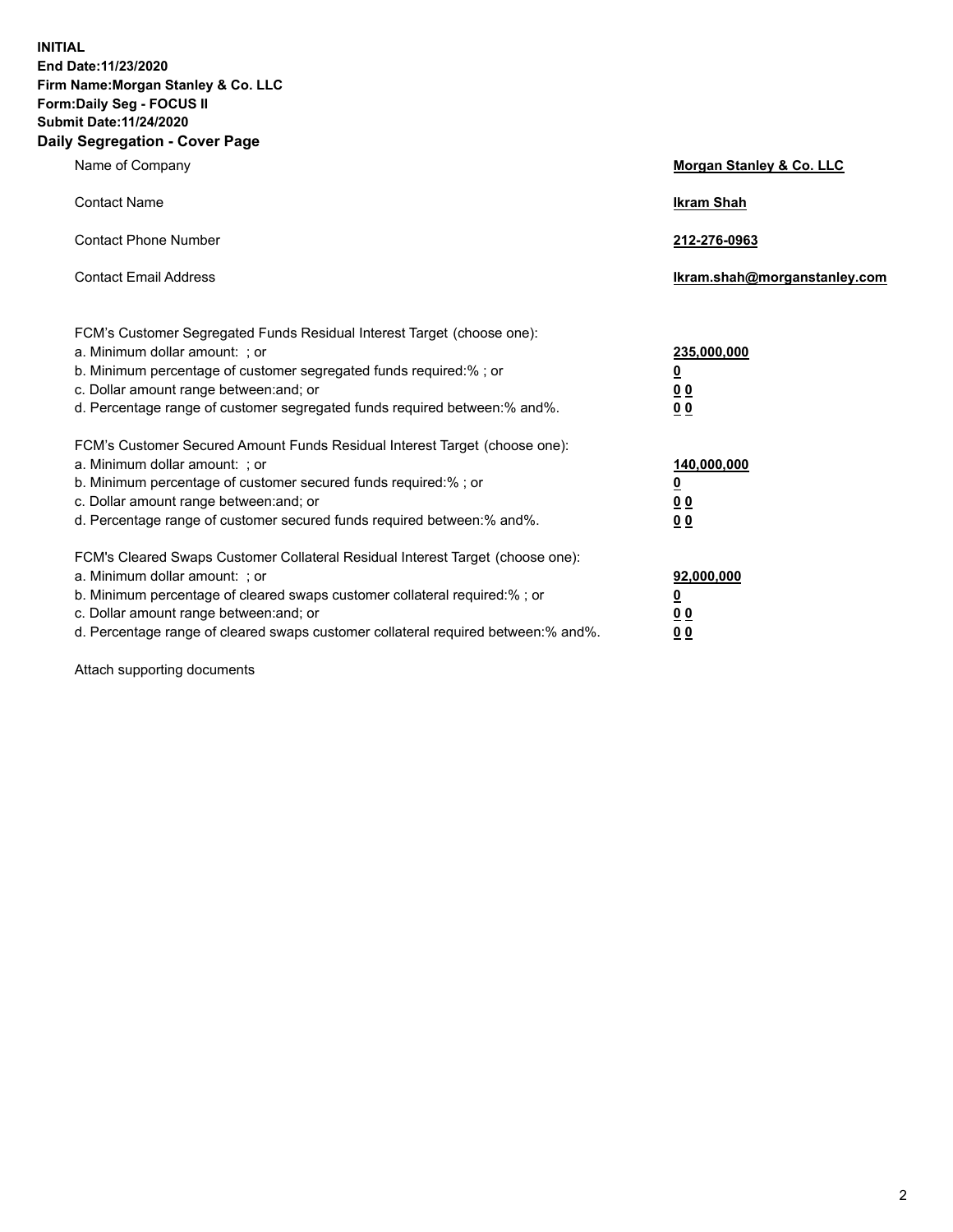## **INITIAL End Date:11/23/2020 Firm Name:Morgan Stanley & Co. LLC Form:Daily Seg - FOCUS II Submit Date:11/24/2020 Daily Segregation - Secured Amounts**

Foreign Futures and Foreign Options Secured Amounts Amount required to be set aside pursuant to law, rule or regulation of a foreign government or a rule of a self-regulatory organization authorized thereunder 1. Net ledger balance - Foreign Futures and Foreign Option Trading - All Customers A. Cash **4,058,950,222** [7315] B. Securities (at market) **2,663,427,127** [7317] 2. Net unrealized profit (loss) in open futures contracts traded on a foreign board of trade **1,039,927,683** [7325] 3. Exchange traded options a. Market value of open option contracts purchased on a foreign board of trade **18,583,470** [7335] b. Market value of open contracts granted (sold) on a foreign board of trade **-19,547,955** [7337] 4. Net equity (deficit) (add lines 1. 2. and 3.) **7,761,340,547** [7345] 5. Account liquidating to a deficit and account with a debit balances - gross amount **13,472,752** [7351] Less: amount offset by customer owned securities **-12,206,653** [7352] **1,266,099** 6. Amount required to be set aside as the secured amount - Net Liquidating Equity Method (add lines 4 and 5) 7. Greater of amount required to be set aside pursuant to foreign jurisdiction (above) or line 6.

## FUNDS DEPOSITED IN SEPARATE REGULATION 30.7 ACCOUNTS

- 1. Cash in banks
	- A. Banks located in the United States **686,985,837** [7500]
	- B. Other banks qualified under Regulation 30.7 **790,344,277** [7520] **1,477,330,114**
- 2. Securities
	- A. In safekeeping with banks located in the United States **515,112,414** [7540]
	- B. In safekeeping with other banks qualified under Regulation 30.7 **32,031,424** [7560] **547,143,838**
- 3. Equities with registered futures commission merchants
	-
	- B. Securities **0** [7590]
	- C. Unrealized gain (loss) on open futures contracts **-1,011,425** [7600]
	- D. Value of long option contracts **0** [7610]
	- E. Value of short option contracts **0** [7615] **23,409,075** [7620]
- 4. Amounts held by clearing organizations of foreign boards of trade
	- A. Cash **0** [7640]
	- B. Securities **0** [7650]
	- C. Amount due to (from) clearing organization daily variation **0** [7660]
	- D. Value of long option contracts **0** [7670]
	- E. Value of short option contracts **0** [7675] **0** [7680]
- 5. Amounts held by members of foreign boards of trade
	-
	-
	- C. Unrealized gain (loss) on open futures contracts **1,040,939,108** [7720]
	- D. Value of long option contracts **18,583,470** [7730]
	-
- 6. Amounts with other depositories designated by a foreign board of trade **0** [7760]
- 7. Segregated funds on hand **0** [7765]
- 8. Total funds in separate section 30.7 accounts **8,117,244,962** [7770]
- 9. Excess (deficiency) Set Aside for Secured Amount (subtract line 7 Secured Statement Page 1 from Line 8)
- 10. Management Target Amount for Excess funds in separate section 30.7 accounts **140,000,000** [7780]
- 11. Excess (deficiency) funds in separate 30.7 accounts over (under) Management Target **214,638,316** [7785]

**0** [7305]

[7354] **7,762,606,646** [7355]

**7,762,606,646** [7360]

[7530]

[7570]

A. Cash **24,420,500** [7580]

 A. Cash **2,913,104,023** [7700] B. Securities **2,116,283,289** [7710] E. Value of short option contracts **-19,547,955** [7735] **6,069,361,935** [7740] **354,638,316** [7380]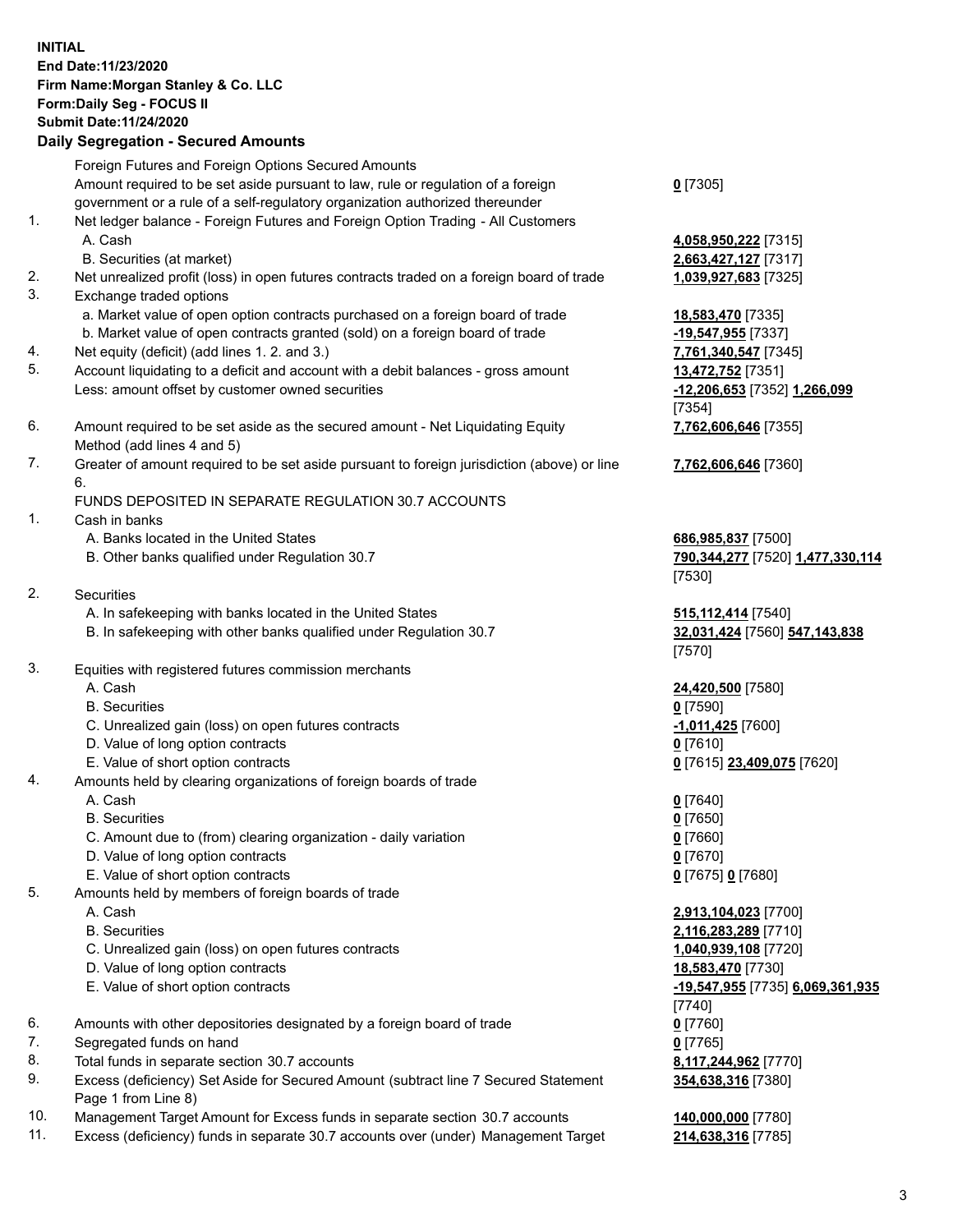|     | <b>INITIAL</b><br>End Date: 11/23/2020                                                         |                                    |
|-----|------------------------------------------------------------------------------------------------|------------------------------------|
|     | Firm Name: Morgan Stanley & Co. LLC                                                            |                                    |
|     | Form: Daily Seg - FOCUS II                                                                     |                                    |
|     | <b>Submit Date: 11/24/2020</b>                                                                 |                                    |
|     | Daily Segregation - Segregation Statement                                                      |                                    |
|     | SEGREGATION REQUIREMENTS(Section 4d(2) of the CEAct)                                           |                                    |
| 1.  | Net ledger balance                                                                             |                                    |
|     | A. Cash                                                                                        | 15,595,859,756 [7010]              |
|     | B. Securities (at market)                                                                      | 8,310,723,186 [7020]               |
| 2.  | Net unrealized profit (loss) in open futures contracts traded on a contract market             | 1,903,758,760 [7030]               |
| 3.  | Exchange traded options                                                                        |                                    |
|     | A. Add market value of open option contracts purchased on a contract market                    | 463,153,926 [7032]                 |
|     | B. Deduct market value of open option contracts granted (sold) on a contract market            | -366,928,023 [7033]                |
| 4.  | Net equity (deficit) (add lines 1, 2 and 3)                                                    | 25,906,567,605 [7040]              |
| 5.  | Accounts liquidating to a deficit and accounts with                                            |                                    |
|     | debit balances - gross amount                                                                  | 304,192,965 [7045]                 |
|     | Less: amount offset by customer securities                                                     | -303,864,397 [7047] 328,568 [7050] |
| 6.  | Amount required to be segregated (add lines 4 and 5)                                           | 25,906,896,173 [7060]              |
|     | FUNDS IN SEGREGATED ACCOUNTS                                                                   |                                    |
| 7.  | Deposited in segregated funds bank accounts                                                    |                                    |
|     | A. Cash                                                                                        | 4,359,606,212 [7070]               |
|     | B. Securities representing investments of customers' funds (at market)                         | $0$ [7080]                         |
|     | C. Securities held for particular customers or option customers in lieu of cash (at            | 988,405,584 [7090]                 |
|     | market)                                                                                        |                                    |
| 8.  | Margins on deposit with derivatives clearing organizations of contract markets                 |                                    |
|     | A. Cash                                                                                        | 13,671,053,708 [7100]              |
|     | B. Securities representing investments of customers' funds (at market)                         | $0$ [7110]                         |
|     | C. Securities held for particular customers or option customers in lieu of cash (at<br>market) | 7,322,317,602 [7120]               |
| 9.  | Net settlement from (to) derivatives clearing organizations of contract markets                | 62,438,408 [7130]                  |
| 10. | Exchange traded options                                                                        |                                    |
|     | A. Value of open long option contracts                                                         | 463,153,926 [7132]                 |
|     | B. Value of open short option contracts                                                        | -366,928,023 [7133]                |
| 11. | Net equities with other FCMs                                                                   |                                    |
|     | A. Net liquidating equity                                                                      | 9,291,550 [7140]                   |
|     | B. Securities representing investments of customers' funds (at market)                         | 0 [7160]                           |
|     | C. Securities held for particular customers or option customers in lieu of cash (at<br>market) | $0$ [7170]                         |
| 12. | Segregated funds on hand                                                                       | $0$ [7150]                         |
| 13. | Total amount in segregation (add lines 7 through 12)                                           | 26,509,338,967 [7180]              |
| 14. | Excess (deficiency) funds in segregation (subtract line 6 from line 13)                        | 602,442,794 [7190]                 |
| 15. | Management Target Amount for Excess funds in segregation                                       | 235,000,000 [7194]                 |
| 16. | Excess (deficiency) funds in segregation over (under) Management Target Amount                 | 367,442,794 [7198]                 |

Excess

 $\overline{4}$ 

367,442,794 [7198]